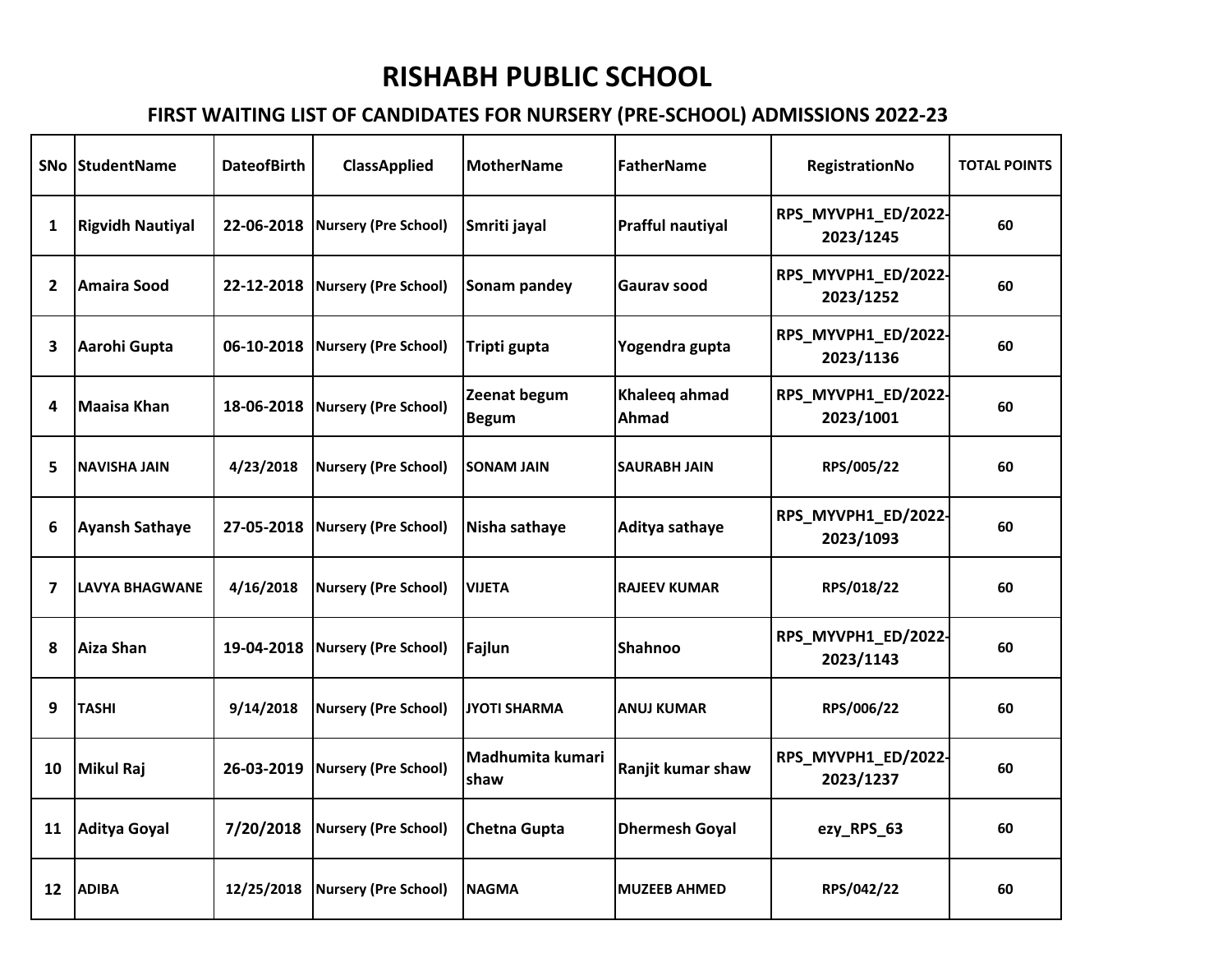| 13 | <b>Yukt Sejwar</b>                  | 03-05-2018 | <b>Nursery (Pre School)</b> | Parul verma       | Mohit sejwar          | RPS_MYVPH1_ED/2022-<br>2023/1262 | 60 |
|----|-------------------------------------|------------|-----------------------------|-------------------|-----------------------|----------------------------------|----|
| 14 | Aadya Raheja                        | 18-10-2018 | Nursery (Pre School)        | Monika bhardwaj   | Kamal raheja          | RPS_MYVPH1_ED/2022-<br>2023/1255 | 60 |
| 15 | <b>Reyansh Prasad</b>               | 19-12-2018 | Nursery (Pre School)        | Suchitra nayan    | Praveen kumar         | RPS_MYVPH1_ED/2022-<br>2023/1167 | 60 |
| 16 | <b>Kartik Kumar</b><br><b>Singh</b> | 20-04-2018 | <b>Nursery (Pre School)</b> | Usha singh        | Dheeraj kumar         | RPS_MYVPH1_ED/2022-<br>2023/1044 | 60 |
| 17 | <b>Sparsh Patel</b>                 | 24-08-2018 | <b>Nursery (Pre School)</b> | Pooja verma       | Shashi kant patel     | RPS_MYVPH1_ED/2022-<br>2023/1259 | 60 |
| 18 | <b>Ibtehal Asif</b>                 | 06-06-2018 | Nursery (Pre School)        | Sameena bashir    | Mohd asif sofi        | RPS_MYVPH1_ED/2022-<br>2023/1049 | 60 |
| 19 | <b>Divansh Jaitly</b>               | 11-05-2018 | Nursery (Pre School)        | Suruchi gupta     | <b>Mukesh jaitly</b>  | RPS_MYVPH1_ED/2022-<br>2023/1192 | 60 |
| 20 | <b>Siddhika</b>                     | 23-05-2018 | <b>Nursery (Pre School)</b> | Kanchan shukla    | Arun shukla           | RPS_MYVPH1_ED/2022-<br>2023/1218 | 60 |
| 21 | <b>Vihaan Choudhary</b>             | 20-11-2018 | Nursery (Pre School)        | Geeta syal        | Pankaj kumar          | RPS_MYVPH1_ED/2022-<br>2023/1054 | 60 |
| 22 | <b>Mahil Hansa</b>                  | 07-01-2019 | <b>Nursery (Pre School)</b> | Ruchi bala        | Mukesh kumar<br>hansa | RPS_MYVPH1_ED/2022-<br>2023/1124 | 60 |
| 23 | <b>Divyansh Verma</b>               | 16-10-2018 | <b>Nursery (Pre School)</b> | <b>Deepika</b>    | Vijay kumar           | RPS_MYVPH1_ED/2022-<br>2023/1221 | 60 |
|    | 24 Vivaan Kargeti                   | 7/27/2018  | Nursery (Pre School)        | Neema Kargeti     | Kanti Ballabh Kargeti | ezy_RPS_67                       | 60 |
| 25 | Vivaan Sharma                       | 07-06-2018 | <b>Nursery (Pre School)</b> | Sindhu sharma     | Jitendra lal sharma   | RPS_MYVPH1_ED/2022-<br>2023/1149 | 60 |
| 26 | Vivaan Karn                         | 28-09-2018 | Nursery (Pre School)        | Priya kumari karn | Vineet kumar          | RPS_MYVPH1_ED/2022-<br>2023/1142 | 60 |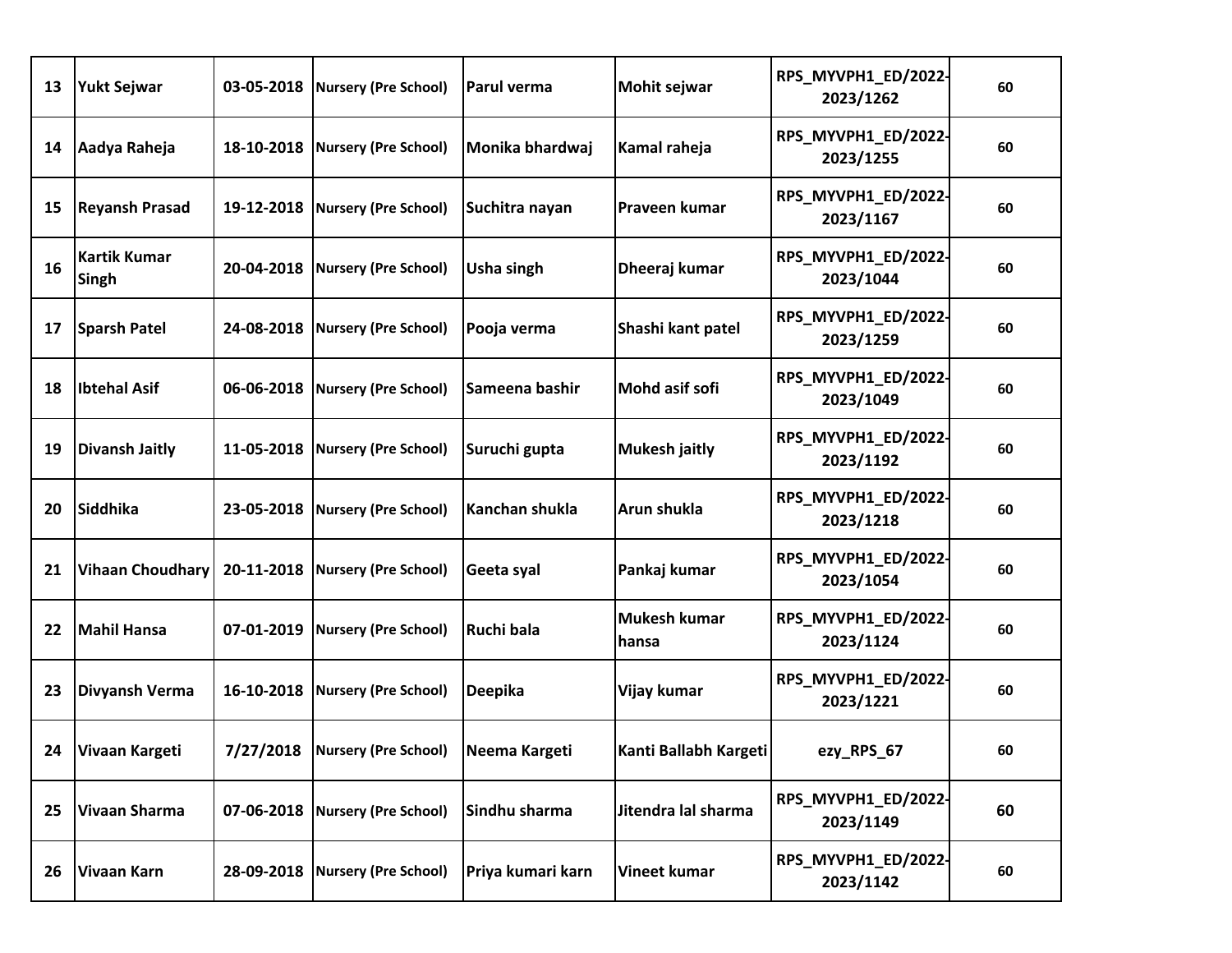| 27 | <b>Prisha Thakur</b>    |            | 12/22/2018 Nursery (Pre School) | Anjana Thakur         | <b>Devender Thakur</b>  | ezy_RPS_65                       | 60 |
|----|-------------------------|------------|---------------------------------|-----------------------|-------------------------|----------------------------------|----|
| 28 | <b>Mehreen Fazal</b>    | 23-09-2018 | <b>Nursery (Pre School)</b>     | Rahmat jahan          | <b>Syed ahmar fazal</b> | RPS_MYVPH1_ED/2022-<br>2023/1063 | 60 |
| 29 | <b>Advik Singh</b>      | 18-01-2019 | <b>Nursery (Pre School)</b>     | Shweta singh          | Praveen kumar singh     | RPS_MYVPH1_ED/2022-<br>2023/1163 | 60 |
| 30 | <b>ABHINANDAN</b>       | 3/10/2019  | <b>Nursery (Pre School)</b>     | <b>REENA YADAV</b>    | <b>OM PRAKASH YADAV</b> | RPS/026/22                       | 60 |
| 31 | <b>Ritvik Kumar</b>     | 04-12-2018 | <b>Nursery (Pre School)</b>     | Sonia paul            | <b>Prashant kumar</b>   | RPS_MYVPH1_ED/2022-<br>2023/1184 | 60 |
| 32 | <b>Viraaj Chaudhary</b> | 9/4/2018   | <b>Nursery (Pre School)</b>     | <b>Renu Choudhary</b> | Pawan Kumar             | ezy_RPS_132_y                    | 60 |
| 33 | <b>Prakhar Jaswal</b>   | 4/22/2018  | <b>Nursery (Pre School)</b>     | Indira Jaswal         | <b>Kishore Jaswal</b>   | ezy_RPS_76                       | 60 |
| 34 | <b>Ayrah Arfin</b>      | 24-09-2018 | <b>Nursery (Pre School)</b>     | Ambreen nishat        | Najmul arfin            | RPS_MYVPH1_ED/2022-<br>2023/1138 | 60 |
| 35 | <b>Shaurya Singh</b>    | 29-12-2018 | <b>Nursery (Pre School)</b>     | Amita                 | <b>Ritesh kumar</b>     | RPS_MYVPH1_ED/2022-<br>2023/1131 | 60 |
| 36 | Aarna Saxena            | 1/21/2019  | <b>Nursery (Pre School)</b>     | Mrs. Sarita Kumari    | Mr. Saurabh Saxena      | ezy_RPS_66                       | 60 |
| 37 | <b>Koushika</b>         | 09-08-2018 | <b>Nursery (Pre School)</b>     | Geeta                 | <b>Mukesh</b>           | RPS_MYVPH1_ED/2022-<br>2023/1235 | 60 |
|    | 38 Atharv Sheoran       | 11/7/2018  | <b>Nursery (Pre School)</b>     | Jyoti Rani            | <b>Gaurav Singh</b>     | ezy_RPS_61                       | 60 |
| 39 | <b>Yuvaan Singh</b>     | 6/15/2018  | <b>Nursery (Pre School)</b>     | Jyotsna Kumari        | Sandip Kumar Singh      | ezy_RPS_128                      | 60 |
| 40 | Aayu Tiwari             | 6/11/2018  | <b>Nursery (Pre School)</b>     | Lalita Tiwari         | Shailendra Tiwari       | ezy_RPS_121                      | 60 |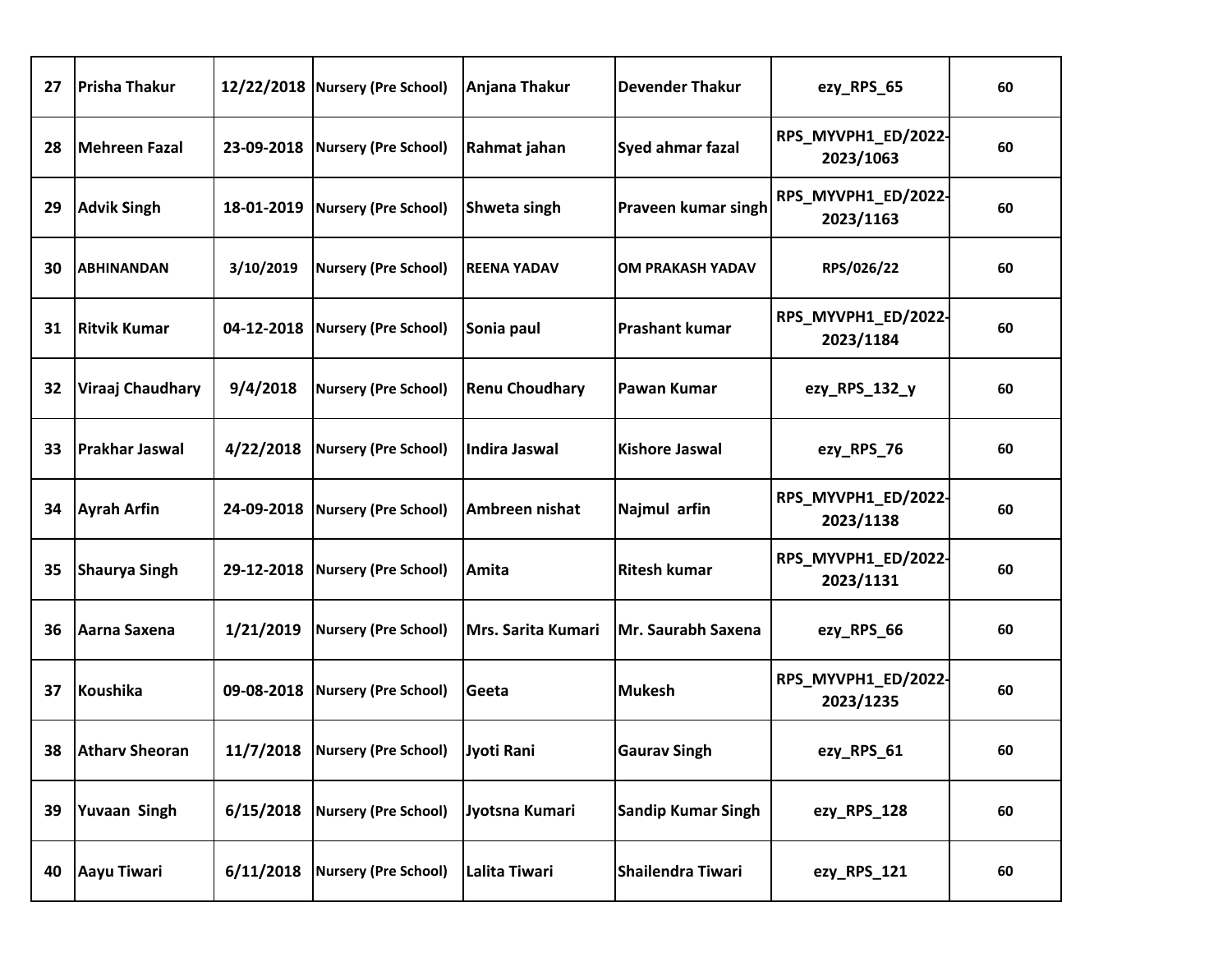| 41 | <b>NISHIKA</b>                   | 1/30/2019  | <b>Nursery (Pre School)</b>     | <b>DIVYA SINGH</b>  | <b>AMIT KUMAR</b>             | RPS/012/22                       | 60 |
|----|----------------------------------|------------|---------------------------------|---------------------|-------------------------------|----------------------------------|----|
| 42 | <b>BHAVNEET</b><br><b>KAKKAR</b> |            | 12/10/2018 Nursery (Pre School) | <b>TARA</b>         | <b>SANNI KAKKAR</b>           | RPS/052/22                       | 60 |
| 43 | Riana Verma                      | 24-03-2019 | <b>Nursery (Pre School)</b>     | Pratibha rohilla    | Surender kumar<br>verma       | RPS_MYVPH1_ED/2022-<br>2023/1260 | 60 |
| 44 | <b>Drishti</b>                   | 3/9/2019   | Nursery (Pre School)            | Manisha Negi        | <b>Pardeep Singh</b>          | ezy_RPS_107                      | 60 |
| 45 | Rudrakshi                        | 20-11-2018 | Nursery (Pre School)            | Priya gaur          | Sourabh gaur                  | RPS_MYVPH1_ED/2022-<br>2023/1317 | 60 |
| 46 | <b>VAANYA</b>                    | 4/10/2019  | Nursery (Pre School)            | <b>PRATIBHA</b>     | <b>SUNIL KUMAR</b>            | RPS/032/22                       | 60 |
| 47 | <b>Kiaara Mandal</b>             | 24-04-2018 | Nursery (Pre School)            | <b>IEkta mandal</b> | <b>Vivek anand mandal</b>     | RPS_MYVPH1_ED/2022-<br>2023/1128 | 60 |
| 48 | Aaradhya                         | 02-06-2018 | <b>Nursery (Pre School)</b>     | <b>Nitu verma</b>   | Dinesh verma                  | RPS_MYVPH1_ED/2022-<br>2023/1024 | 60 |
| 49 | <b>Rakshit Kumar</b><br>Gupta    | 9/14/2018  | Nursery (Pre School)            | Punam Kumari        | <b>Rahul Umar Guta</b>        | ezy_RPS_139                      | 60 |
| 50 | <b>Arnika Kainth</b>             | 12-11-2018 | <b>Nursery (Pre School)</b>     | Mamta kainth        | Ashwani kainth                | RPS_MYVPH1_ED/2022-<br>2023/1029 | 60 |
| 51 | <b>Aditi Chaturvedi</b>          | 10-10-2018 | <b>Nursery (Pre School)</b>     | Deeksha sharma      | Arjun chaturvedi              | RPS_MYVPH1_ED/2022-<br>2023/1051 | 60 |
|    | 52   Aryan Sharma                | 3/25/2019  | Nursery (Pre School)            | Khushboo Sharma     | Sameer Sharma                 | ezy_RPS_70                       | 60 |
| 53 | <b>Mohammad Yusuf</b>            | 4/26/2018  | Nursery (Pre School)            | Zenub               | <b>Mohammad Shadab</b>        | ezy_RPS_143                      | 60 |
| 54 | Eeshvika Gupta                   |            | 11/24/2018 Nursery (Pre School) | Pooja Gupta         | <b>Roopesh Kumar</b><br>Gupta | ezy_RPS_99                       | 60 |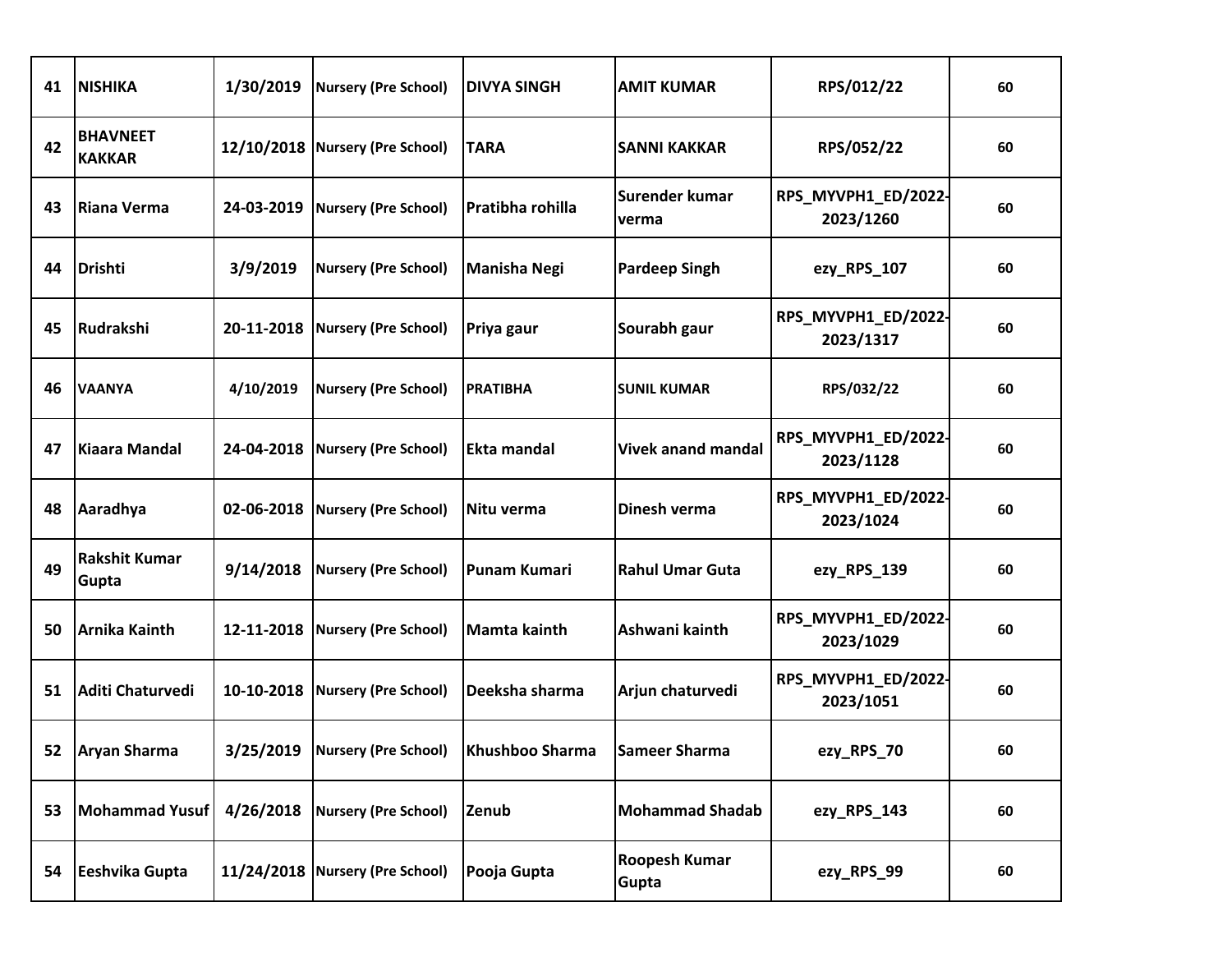| 55 | Hargun Kaur                             | 21-10-2018 | <b>Nursery (Pre School)</b> | Jaspreet kaur         | Jaspreet singh                       | RPS_MYVPH1_ED/2022-<br>2023/1110 | 60 |
|----|-----------------------------------------|------------|-----------------------------|-----------------------|--------------------------------------|----------------------------------|----|
| 56 | Soham Kaundal                           | 17-12-2018 | Nursery (Pre School)        | Sarita devi           | Sunil kumar                          | RPS_MYVPH1_ED/2022-<br>2023/1291 | 60 |
| 57 | <b>Siddhant Soni</b>                    | 2/27/2019  | <b>Nursery (Pre School)</b> | Rani                  | <b>Mukesh</b>                        | ezy_RPS_108                      | 60 |
| 58 | Trishika Rawat                          | 13-08-2018 | <b>Nursery (Pre School)</b> | <b>Hemlatat rawat</b> | Deepak rawat                         | RPS_MYVPH1_ED/2022-<br>2023/1216 | 60 |
| 59 | Jagrati                                 | 17-10-2018 | Nursery (Pre School)        | <b>Ritu shivahare</b> | <b>Braj kishor</b>                   | RPS_MYVPH1_ED/2022-<br>2023/1139 | 60 |
| 60 | Yashi Vaish                             | 27-06-2018 | <b>Nursery (Pre School)</b> | Akanksha vaish        | <b>Rahul vaish</b>                   | RPS_MYVPH1_ED/2022-<br>2023/1168 | 60 |
| 61 | <b>Mohammed</b><br><b>Azhaan Sheikh</b> | 8/6/2018   | <b>Nursery (Pre School)</b> | <b>Reshma Parveen</b> | <b>Arshad Sheikh</b>                 | ezy_RPS_79                       | 60 |
| 62 | <b>AARAV BHATT</b>                      | 7/8/2018   | <b>Nursery (Pre School)</b> | <b>KARUNA BHATT</b>   | <b>UMESH CHANDRA</b><br><b>BHATT</b> | RPS/045/22                       | 60 |
| 63 | Manasmita<br>Jaiswal                    | 04-05-2018 | Nursery (Pre School)        | Smita mohapatra       | Manoj kumar jaiswal                  | RPS_MYVPH1_ED/2022-<br>2023/1226 | 60 |
| 64 | <b>Aarav Gupta</b>                      | 13-04-2018 | <b>Nursery (Pre School)</b> | Sanya gupta           | Santosh kumar<br>gupta               | RPS_MYVPH1_ED/2022-<br>2023/1041 | 60 |
| 65 | Aashvi Goyal                            | 14-05-2018 | <b>Nursery (Pre School)</b> | Anita                 | Parveen kumar                        | RPS_MYVPH1_ED/2022-<br>2023/1315 | 60 |
|    | 66 Viyona Chauhan                       | 2/13/2019  | Nursery (Pre School)        | Shivani Chauhan       | <b>Keshav Chauhan</b>                | ezy_RPS_94                       | 60 |
| 67 | <b>Avika Pandey</b>                     | 05-06-2018 | Nursery (Pre School)        | Sangita pandey        | <b>Ashok kumar pandey</b>            | RPS_MYVPH1_ED/2022-<br>2023/1195 | 60 |
| 68 | Shirsti Bhardwaj                        | 06-03-2019 | <b>Nursery (Pre School)</b> | Ritika pandey         | Girish chandra<br>bhardwaj           | RPS_MYVPH1_ED/2022-<br>2023/1040 | 60 |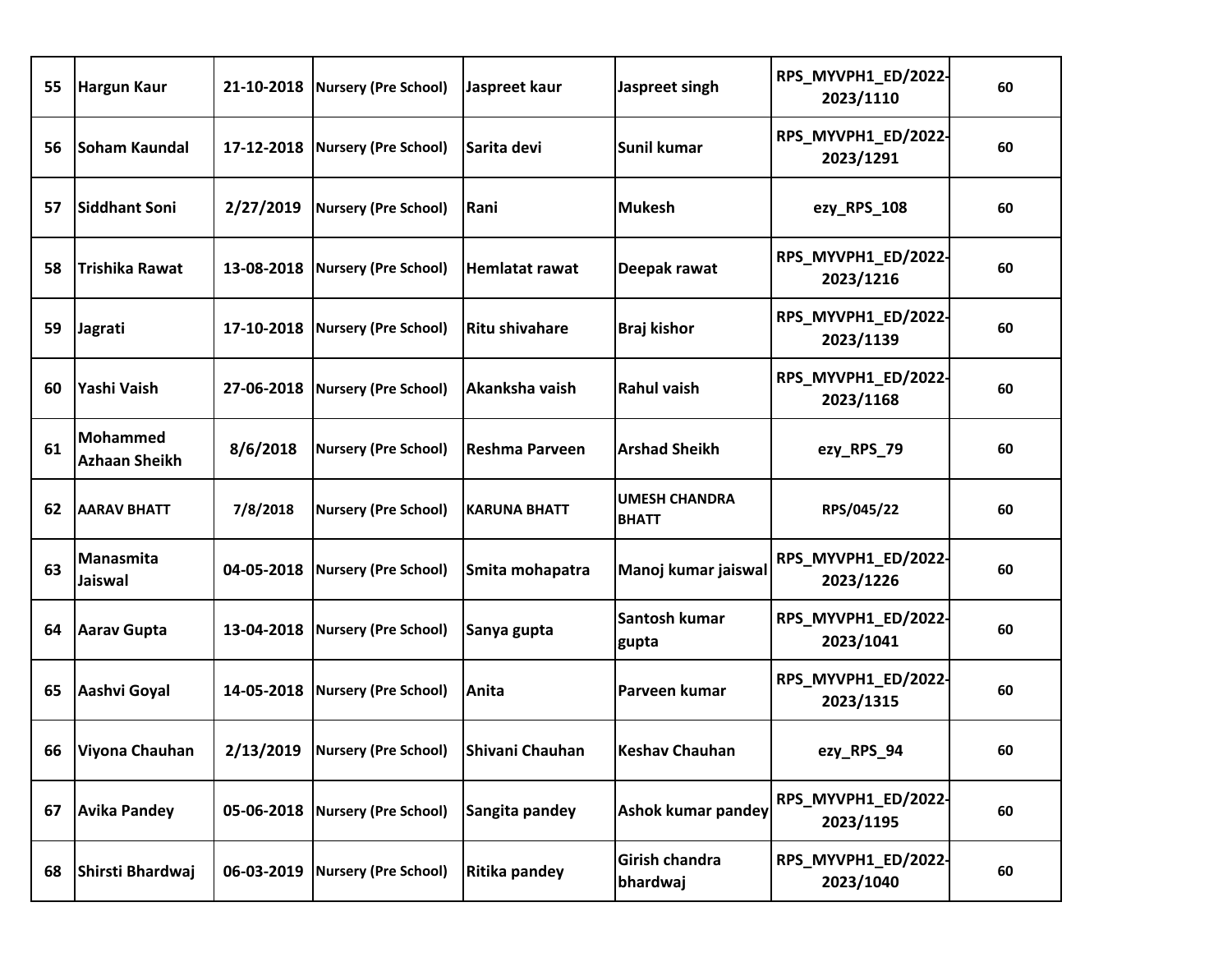| 69 | <b>Reeyansh Singh</b><br>Yadav | 27-12-2018 | <b>Nursery (Pre School)</b>       | Sindhu yadav     | Rohit kumar yadav                     | RPS_MYVPH1_ED/2022-<br>2023/1210 | 60 |
|----|--------------------------------|------------|-----------------------------------|------------------|---------------------------------------|----------------------------------|----|
| 70 | Mahira Khan                    | 8/2/2018   | <b>Nursery (Pre School)</b>       | <b>Azra Khan</b> | <b>Abrar Khan</b>                     | ezy_RPS_120                      | 60 |
| 71 | <b>Bhavya Jain</b>             | 28-03-2019 | <b>Nursery (Pre School)</b>       | Shivali jain     | Ashish jain                           | RPS_MYVPH1_ED/2022-<br>2023/1224 | 60 |
| 72 | Maahir Kumar                   | 14-07-2018 | <b>Nursery (Pre School)</b>       | <b>Meenu</b>     | Manoj kumar                           | RPS_MYVPH1_ED/2022-<br>2023/1173 | 60 |
| 73 | Krishnavi Kalia                | 14-03-2019 | Nursery (Pre School)              | Geetika kalia    | Rakesh kalia                          | RPS_MYVPH1_ED/2022-<br>2023/1271 | 60 |
| 74 | <b>Mithiran M</b>              | 7/19/2018  | <b>Nursery (Pre School)</b>       | Indumathi C      | Manoj Kumar M                         | ezy_RPS_136                      | 60 |
| 75 | <b>Manasvi Sharma</b>          |            | 18-12-2018   Nursery (Pre School) | Urvashi bhardwaj | <b>Saurabh sharma</b>                 | RPS_MYVPH1_ED/2022-<br>2023/1147 | 60 |
| 76 | <b>Shaivi Bhushan</b>          | 14-12-2018 | <b>Nursery (Pre School)</b>       | Ranbala kumari   | Ashish bhushan                        | RPS_MYVPH1_ED/2022-<br>2023/1301 | 60 |
| 77 | <b>VAIDIK AGGARWAL</b>         | 9/30/2018  | <b>Nursery (Pre School)</b>       | <b>JYOTI</b>     | <b>LATE SANJAY</b><br><b>AGGARWAL</b> | RPS/028/22                       | 60 |
| 78 | <b>Manvik Ranjan</b>           | 3/15/2019  | <b>Nursery (Pre School)</b>       | <b>Aditi</b>     | <b>Alok Ranjan</b>                    | ezy_RPS_82                       | 60 |
| 79 | Anishka Gupta                  |            | 06-12-2018   Nursery (Pre School) | Shefali gupta    | Atul gupta                            | RPS_MYVPH1_ED/2022-<br>2023/1313 | 60 |
|    | 80 Pranika Thakur              |            | 27-11-2018   Nursery (Pre School) | Sunita thakur    | Sanjeev kumar                         | RPS_MYVPH1_ED/2022-<br>2023/1162 | 60 |
|    | 81 Aleha                       |            | 04-12-2018 Nursery (Pre School)   | Neha srivastava  | Alankar srivastav                     | RPS_MYVPH1_ED/2022-<br>2023/1310 | 60 |
| 82 | <b>Prashi Soni</b>             | 03-11-2018 | Nursery (Pre School)              | Purva soni       | Sunil kumar soni                      | RPS_MYVPH1_ED/2022-<br>2023/1230 | 60 |